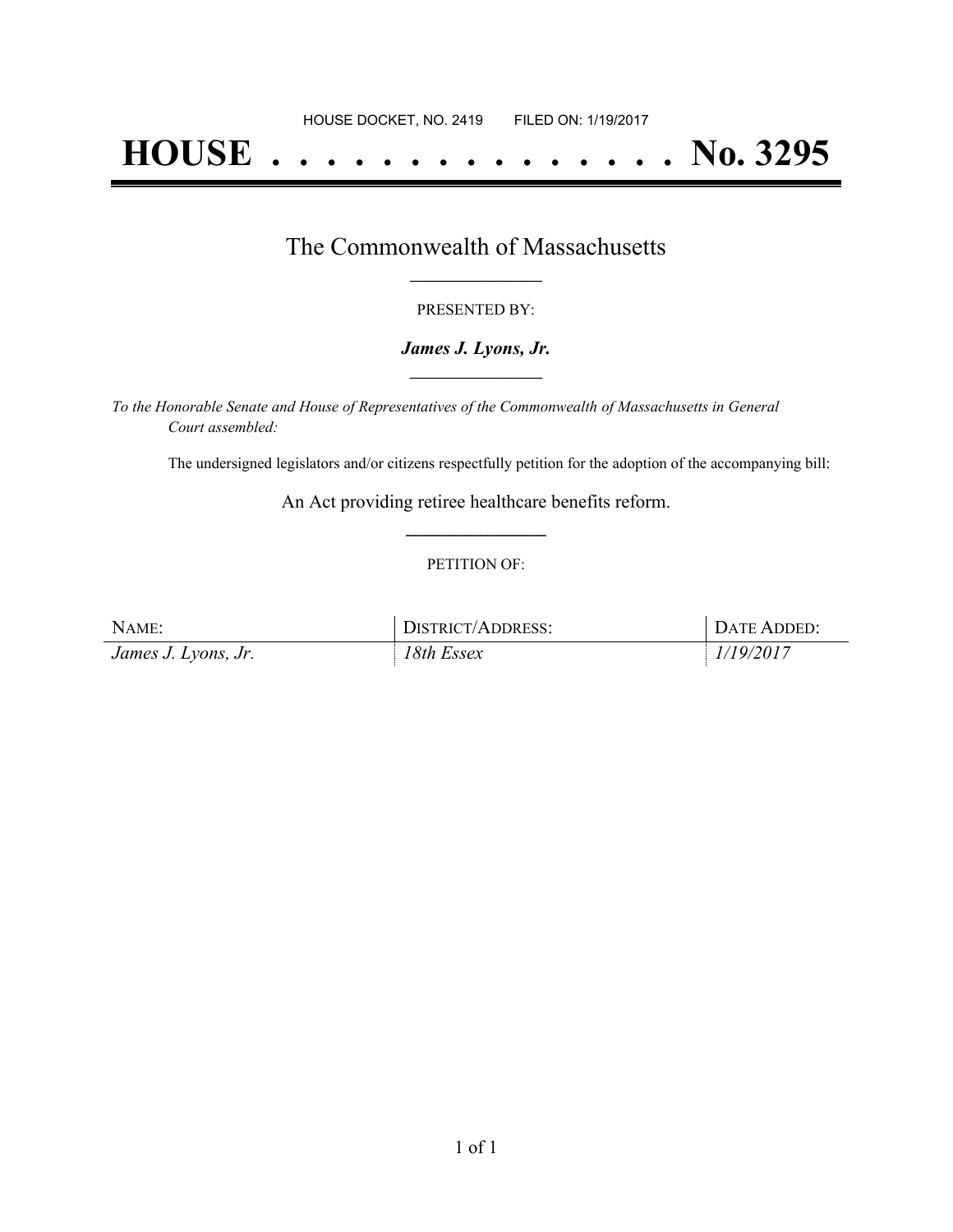## **HOUSE . . . . . . . . . . . . . . . No. 3295**

By Mr. Lyons of Andover, a petition (accompanied by bill, House, No. 3295) of James J. Lyons, Jr., for legislation to provide for public employee retiree healthcare benefits reform. Public Service.

## The Commonwealth of Massachusetts

**In the One Hundred and Ninetieth General Court (2017-2018) \_\_\_\_\_\_\_\_\_\_\_\_\_\_\_**

**\_\_\_\_\_\_\_\_\_\_\_\_\_\_\_**

An Act providing retiree healthcare benefits reform.

Be it enacted by the Senate and House of Representatives in General Court assembled, and by the authority *of the same, as follows:*

| $\mathbf{1}$   | SECTION 1. Section 2 of chapter 32A of the General Laws, as amended by section 34 of               |
|----------------|----------------------------------------------------------------------------------------------------|
| 2              | chapter 224 of the acts of 2012, is hereby further amended by adding the following subsection:-    |
| $\overline{3}$ | (i) "Qualified retiree," a person who was an employee after January 1, 1956, is receiving a        |
| $\overline{4}$ | retirement allowance from a system, as defined in section 1 of chapter 32 and who is eligible for  |
| 5              | contributions to group health care coverage under this chapter, including retirees receiving a     |
| 6              | retirement allowance from the optional retirement plans of participating retirees under section 40 |
| $\tau$         | of chapter 15A, but excluding retirees receiving a retirement allowance from any plan designed     |
| 8              | specifically to comply with the federal Omnibus Budget Reconciliation Act of 1990 (P.L. 101-       |
| 9              | 508), as amended. (1) An individual who receives a superannuation retirement from a position       |
| 10             | classified as Group 1 under section 3 of chapter 32 shall not be a qualified retiree unless the    |
| 11             | individual is at least 60 years old. An individual who receives a superannuation retirement from   |
| 12             | a position classified as Group 2 under section 3 of chapter 32 shall not be a qualified retiree    |
| 13             | unless the individual is at least 55 years old. An individual who receives a superannuation        |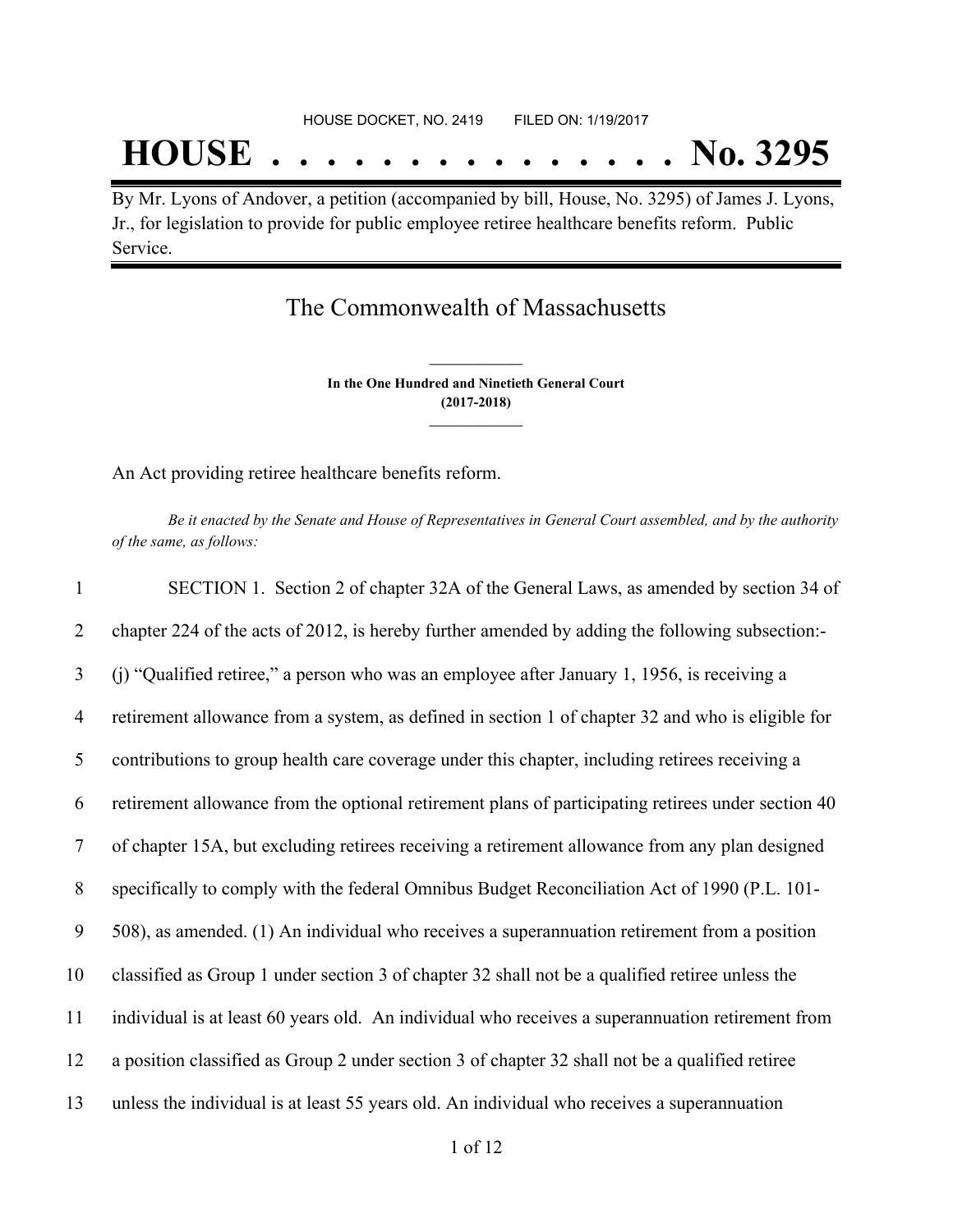retirement from a position classified as Group 3 under section 3 of chapter 32 shall not be a qualified retiree unless the individual is at least 50 years old. An individual who receives a superannuation retirement from a position classified as Group 4 under section 3 of chapter 32 shall not be a qualified retiree unless the individual is at least 50 years old. In addition, a retired employee shall not be a qualified retiree for purposes of this chapter unless the retired employee has received a minimum of 20 years of creditable service. (2) A retired employee shall not be considered a qualified retiree unless the individual was employed by the public employer at the time of retirement, but this requirement shall not apply to retired employees with at least 25 years of creditable service if they apply for retirement within 5 years after leaving public employment or to retired employees with at least 20 years of creditable service if they are enrolled in Medicare parts A and B. (3) The requirements of subparagraphs (1) and (2) of this definition shall not apply to (a) individuals who retired before July 1, 2013; (b) employees and former employees who, on July 1, 2013, are within 5 years of eligibility for superannuation retirement under chapter 32 and have received a minimum of 20 years of creditable service; (c) employees and former employees who, on July 1, 2013, are within 5 years of eligibility for Medicare and have received a minimum of 9 years of creditable service; (d) individuals who are members of the teachers retirement system or the State-Boston retirement system who participate in the alternative superannuation retirement benefit program established under subsection 4 of section 5 of chapter 32 and are at least 57 years old and eligible for a retirement benefit of 80 per cent; (e) individuals receiving an accidental disability retirement under section 7 of chapter 32; or (f) individuals receiving an ordinary disability retirement under section 6 until access to healthcare benefits though a Health Insurance Exchange becomes available to qualified individuals under the Patient Protection and Affordable Care Act, Public Law 111-148.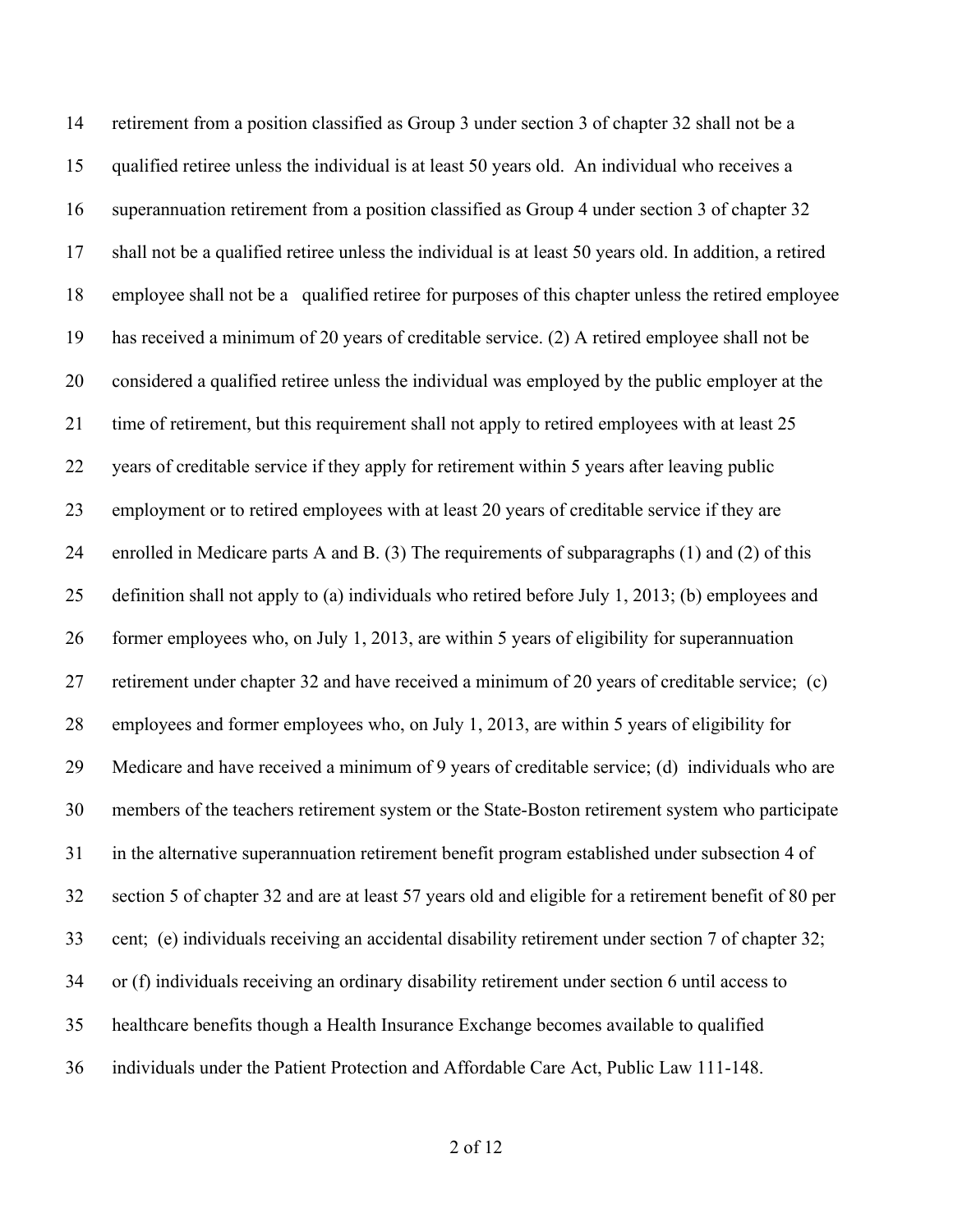Individuals in these categories, upon retirement, shall be considered qualified employees for purposes of this chapter.

 SECTION 2. Section 8 of said chapter 32A, as appearing in the 2010 Official Edition, is hereby amended by striking out the first paragraph and inserting in place thereof the following 4 paragraphs:- For policies of group life insurance and accidental death and dismemberment insurance, and group health insurance purchased by the commission in accordance with sections 43 4, 5 and 10C, the commonwealth, on behalf of active employees and their dependents shall contribute not less than 75 per cent of the total monthly premium or rate applicable to said coverages. For policies of group life insurance and accidental death and dismemberment insurance, and group health insurance purchased by the commission in accordance with sections 47 4, 5 and 10C, the commonwealth, on behalf of qualified retirees and their dependents, shall contribute not less than 50 per cent of the total monthly premium or rate applicable to said coverages and the qualified retirees on behalf of themselves or themselves and their dependents shall contribute the remaining 50 per cent of the total monthly premium or rate. For purposes of this section, "maximum available benefit" shall mean the percentage of the total monthly premium or rate paid by the commonwealth to qualified retirees with a minimum of 30 years of creditable service. The commonwealth shall contribute an increased amount of the total monthly premium or applicable rate according to the following schedule: (a) Qualified retirees with a minimum of 20 years of creditable service shall be eligible to receive a minimum of 50 per cent of the total monthly premium or applicable rate. (b) Qualified retirees with a minimum of 23 years of creditable service shall be eligible to receive a minimum of 50 per cent of the total monthly premium or applicable rate, plus 1/3 of the difference between 50 per cent and the maximum available benefit. (c) Qualified retirees with a minimum of 27 years of creditable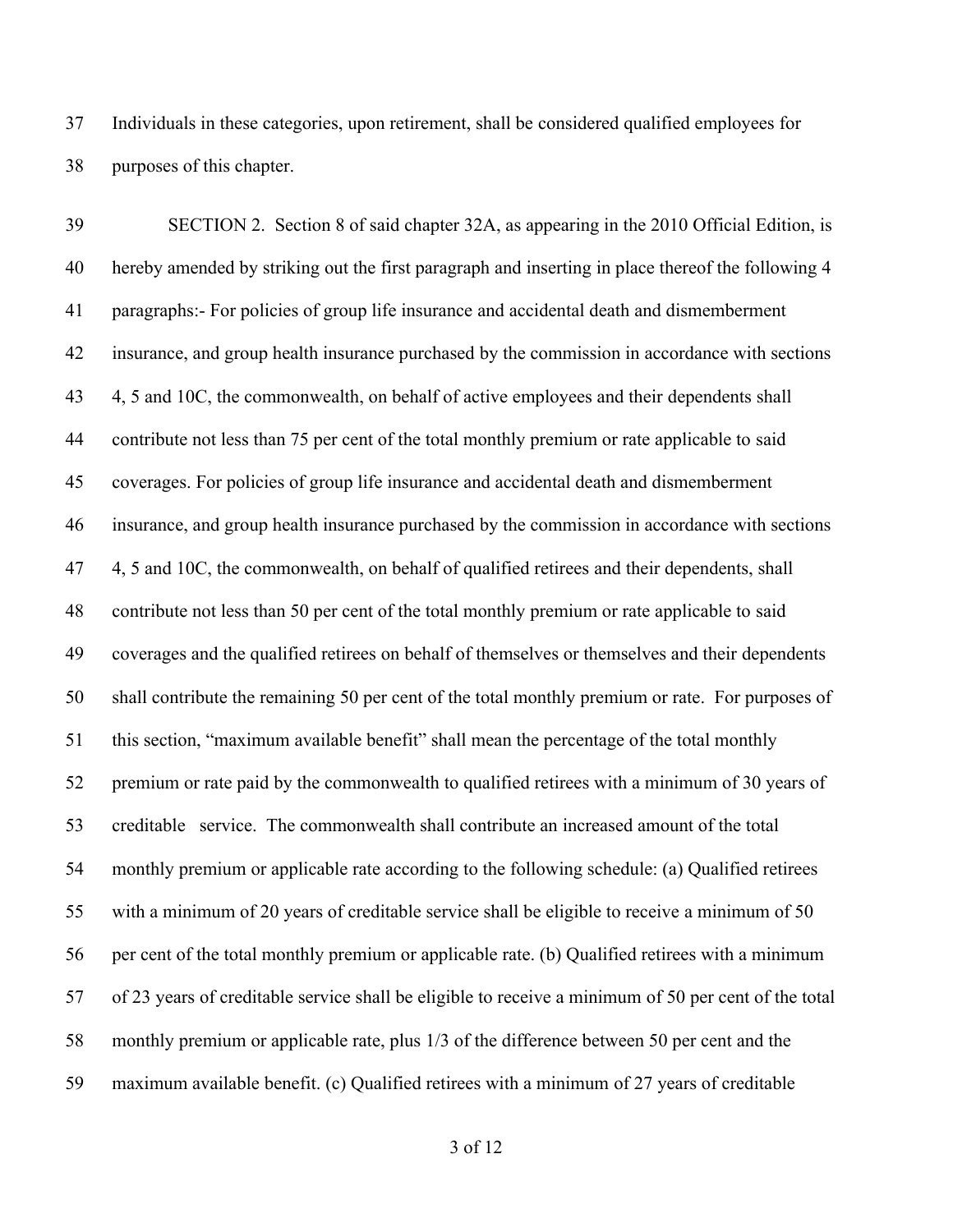service shall be eligible to receive a minimum of 50 per cent of the total monthly premium or applicable rate, plus 2/3 of the difference between 50 per cent and the maximum available benefit. (d) Individuals receiving an ordinary disability retirement under section 6 of chapter 32 who have received a minimum of 10 years of creditable service shall be eligible to receive a minimum of 50 per cent of the total monthly premium or applicable rate. (e) Notwithstanding clauses (a) through (d), qualified retirees who are not subject to the requirements of subparagraphs (1) and (2) of subsection section (j) of section 2 shall be eligible to receive the maximum available benefit. An employee who retires after July 1, 2013 and is not a qualified retiree shall be eligible to receive 50 per cent of the total monthly premium or applicable rate if, by July 1, 2013, the employee: (i) is at least 50 years old and has completed 15 years of creditable service, or (ii) is at least 55 years old and has completed at least 10 years of creditable service. The active and retired employees on behalf of themselves or themselves and their dependents shall contribute the remaining share of the total monthly premium or rate, except, that upon approval by way of an annual, or more frequent appropriation act, the commonwealth may contribute more than the percentage indicated above, but less than the entire total monthly premium or rate. Each appropriation act as may be applicable, shall provide the necessary sum based upon the estimated monthly cost as required by section 4 and shall describe the ratio of contribution to be paid by the commonwealth and by the active and retired employees insured under the aforesaid sections. The description of the ratio may include a condition that if, as a result of a change in the total monthly premium or rate which occurs during the current or ensuing fiscal year from a change in a contract between the commission and the insurance carrier or carriers, the amount of the contribution paid by the active and retired employee and dependents is to remain unchanged and the difference in the amount thus paid and the total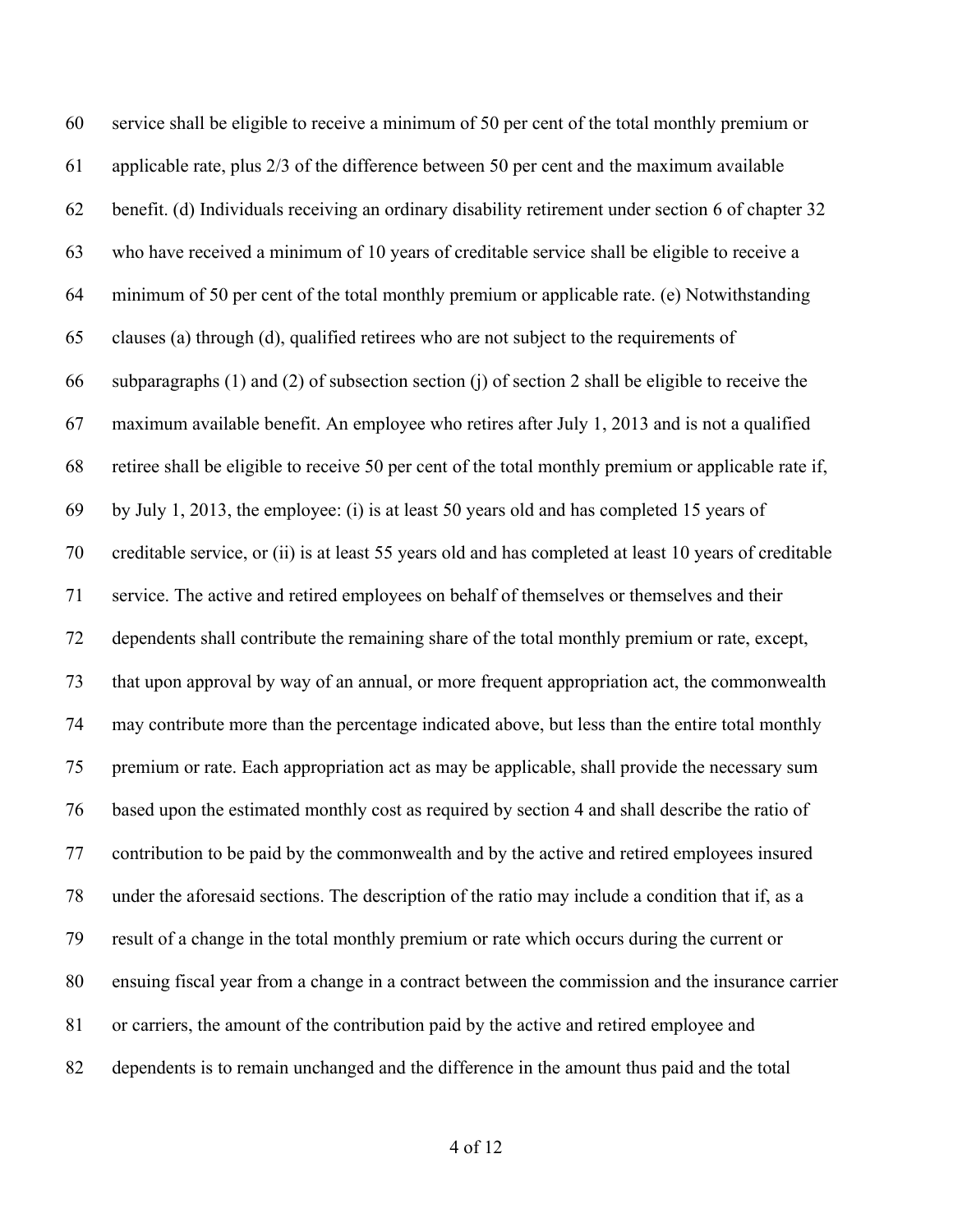monthly premium or rate as changed is to be added to, or deducted from as the case may be, the contribution by the commonwealth. This ratio shall continue until changed by a subsequent appropriation act, and the aforesaid sum shall also include the commonwealth's contribution of the total monthly premium or rate required for coverages contained in other sections of this chapter.

 SECTION 3. The second paragraph of said section 8 of said chapter 32A, as so appearing, is hereby amended by striking out the second sentence and inserting in place thereof the following sentence:- With respect to any period of insurance authorized by this chapter which is in effect for a qualified retiree and dependent, there shall be withheld from each payment of pension or retirement allowance not more than 50 per cent of the aforesaid total monthly premium, or there shall be withheld a lesser amount as provided in this section and the most recent applicable appropriation act.

 SECTION 4. The first paragraph of section 10 of said chapter 32A, as so appearing, is hereby amended by adding the following sentence:- A retiree who is not a qualified retiree may continue all such insurance coverage if the retiree files an application to the commission on a form prescribed by the rules and regulations of the commission, and makes payment to the commission for the total monthly premium or rate applicable to the coverage in such manner as 100 the commission may prescribe.

101 SECTION 5. Section 10C of said chapter 32A, as so appearing, is hereby amended by striking out, in lines 69 to 71, the words "fifty per cent of the premium for such insurance, and the commonwealth shall make primary payment of the remaining fifty per cent" and inserting in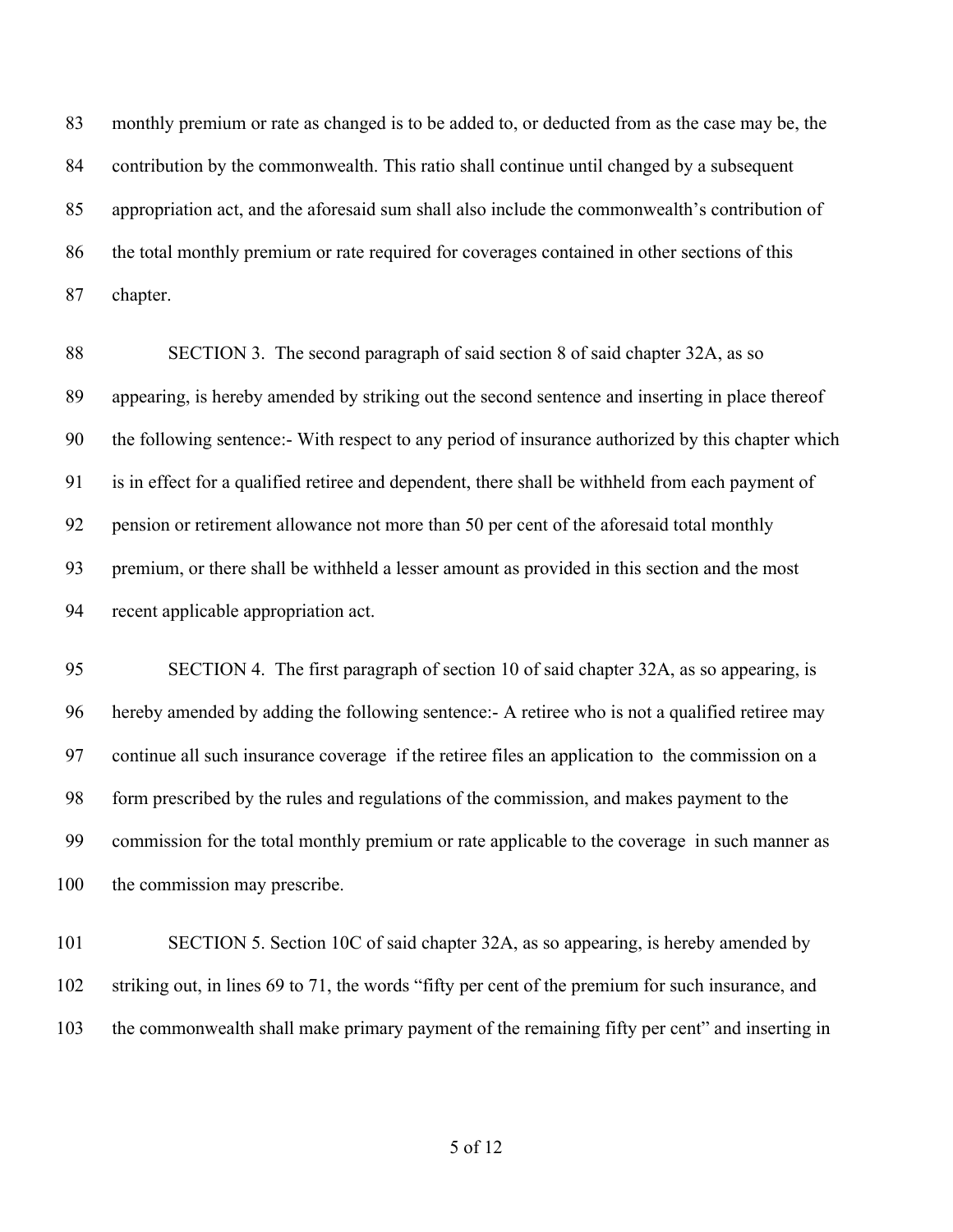place thereof the following words:- the appropriate per cent of the premium for such insurance, and the commonwealth shall make primary payment of the remaining share.

 SECTION 6. Section 11 of said chapter 32A, as so appearing, is hereby amended by striking out, in lines 13 to 14, the words "contributes, pursuant to section eight, on behalf of retired employees," and inserting in place thereof the following words:- had contributed on behalf of the deceased employee or retiree as of the date of death, but for the surviving spouse of an employee or retired employee who died before July 1, 2013, the commonwealth shall contribute 90 per cent of the cost of the monthly premium or rate applicable to the coverage. Contributions by the commonwealth under this section shall be. SECTION 7. Section 12 of said chapter 32A, as so appearing, is hereby amended by inserting, after the first paragraph, the following paragraph:- Notwithstanding the first paragraph of this section, for retired teachers who are qualified retirees as defined in section 2 of chapter 32B, the commission shall determine a schedule of contribution ratios consistent with section 5 of chapter 32B. Notwithstanding the first paragraph of this section, a retired teacher who is not a qualified retiree as defined in section 2 of chapter 32B may continue all insurance coverage to which the retiree is entitled under this section if the retiree files an application therefor with the commission, and makes payment for the total monthly premium or rate applicable to the

coverage to the commission in such manner as it may prescribe.

 SECTION 8. Section 2 of chapter 32B of the General Laws, as amended by section 1 of chapter 69 of the acts of 2011, is hereby further amended by inserting after the definition of "political subdivision" the following definition:- "Qualified retiree," a retired employee who is eligible for contributions to group health care coverage under this chapter. (1) An individual who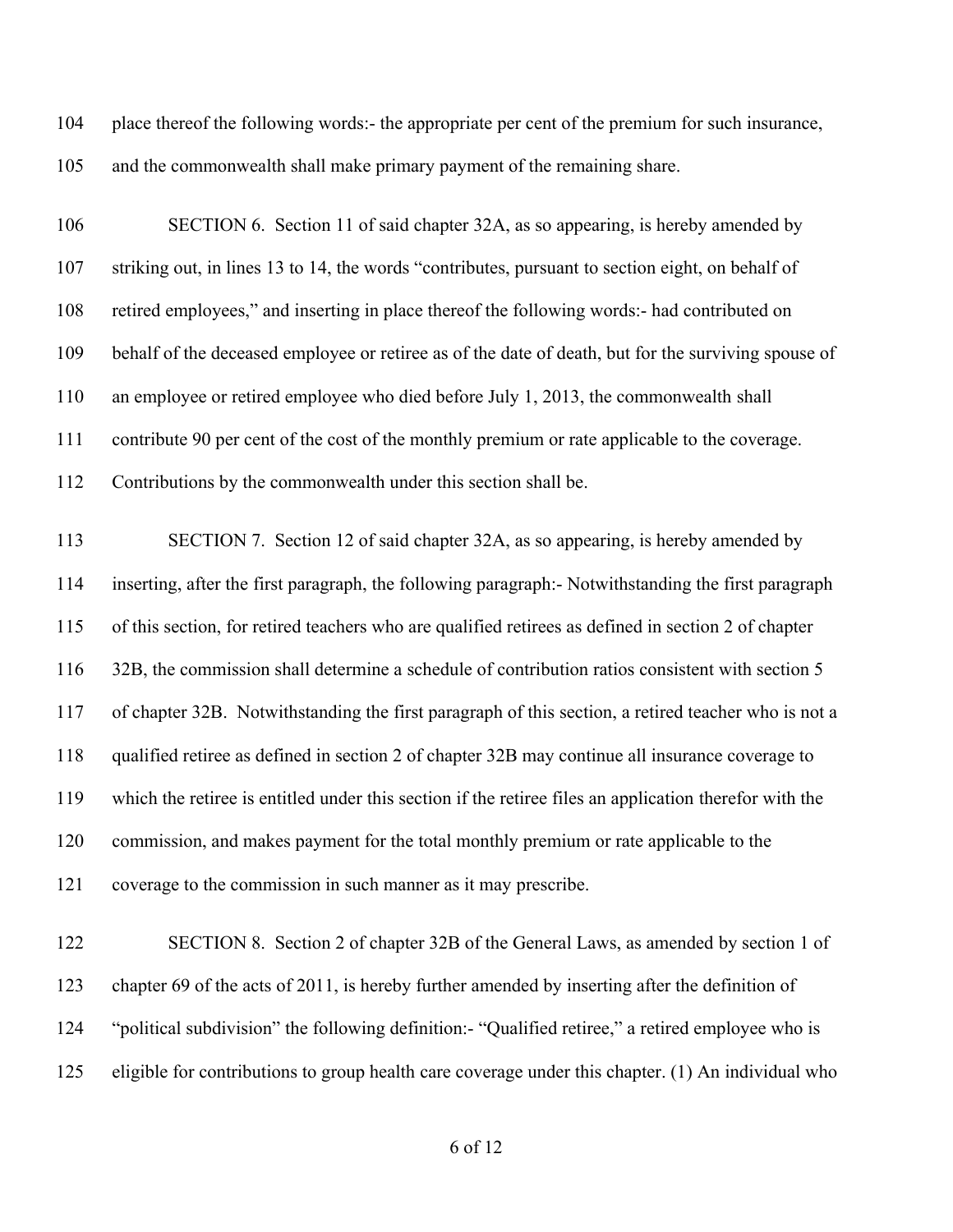receives a superannuation retirement from a position classified as Group 1 under section 3 of chapter 32 shall not be a qualified retiree unless the individual is at least 60 years old. An individual who receives a superannuation retirement from a position classified as Group 2 under section 3 of chapter 32 shall not be a qualified retiree unless the individual is at least 55 years old. An individual who receives a superannuation retirement from a position classified as Group 4 under section 3 of chapter 32 shall not be a qualified retiree unless the individual is at least 50 years old. In addition, a retired employee shall not be a qualified retiree for purposes of this chapter unless the retired employee has received a minimum of 20 years of creditable service. (2) A retired employee shall not be considered a qualified retiree unless the individual was employed by the employer at the time of retirement, but this requirement shall not apply to retired employees with at least 25 years of creditable service if they apply for retirement within 5 years after leaving public employment or to retired employees with at least 20 years of creditable service if they are enrolled in Medicare parts A and B. (3) The requirements of subparagraphs (1) and (2) of this definition shall not apply to (a) individuals who retired before July 1, 2013; (b) employees and former employees who, on July 1, 2013, are within 5 years of eligibility for superannuation retirement under chapter 32 and have received a minimum of 20 years of creditable service; (c) employees and former employees who, on July 1, 2013, are within 5 years of eligibility for Medicare and have received a minimum of 9 years of creditable service; (d) individuals who are members of the teachers retirement system or the State-Boston retirement system who participate in the alternative superannuation retirement benefit program established under subsection 4 of section 5 of chapter 32 and are at least 57 years old and eligible for a retirement benefit of 80 per cent; (e) individuals receiving an accidental disability retirement under section 7 of chapter 32 or (f) individuals receiving an ordinary disability retirement under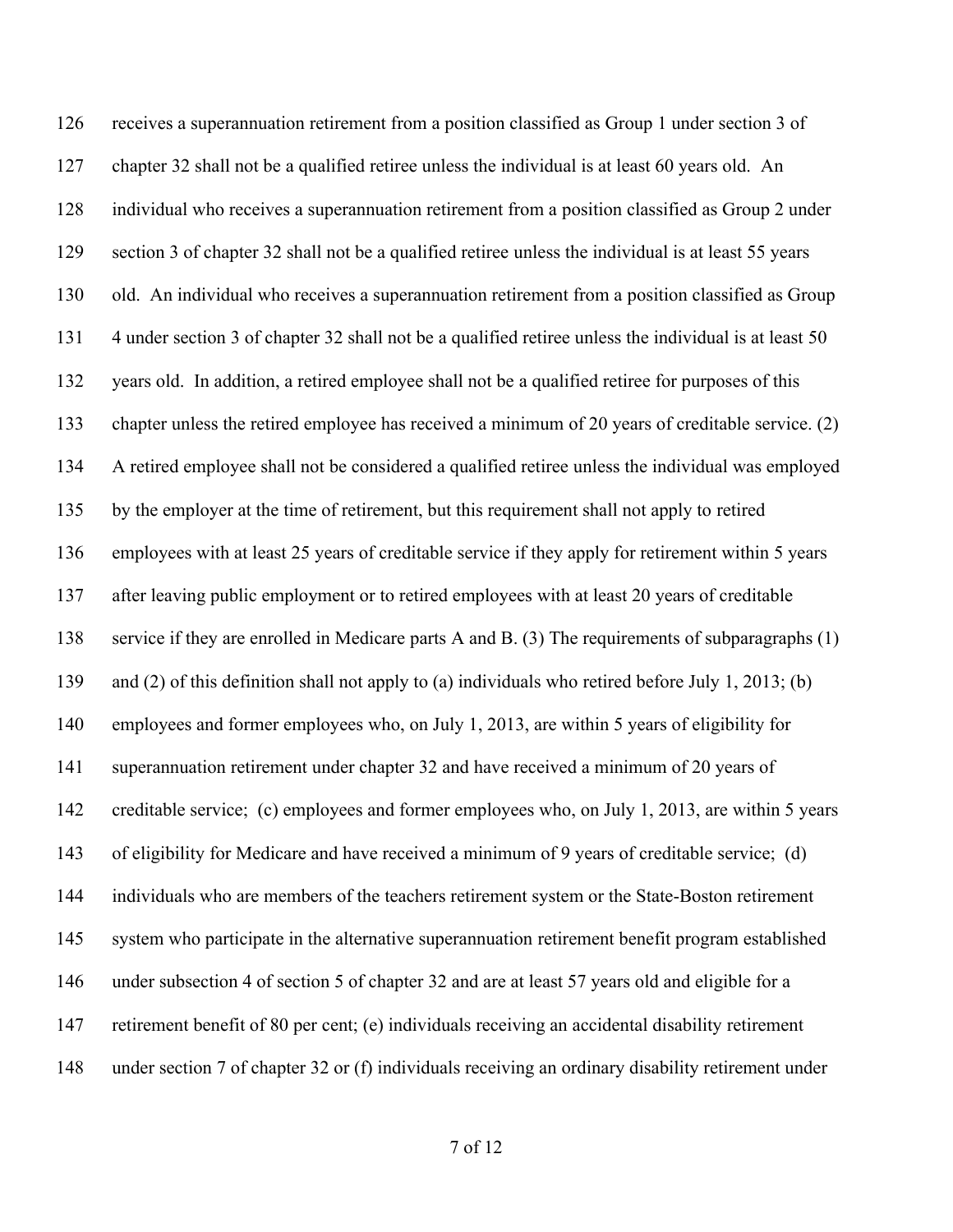| 149 | section 6 until access to healthcare benefits through a Health Insurance Exchange becomes             |
|-----|-------------------------------------------------------------------------------------------------------|
| 150 | available to qualified individuals under the Patient Protection and Affordable Care Act, Public       |
| 151 | Law 111-148. Individuals in these categories, upon retirement, shall be considered qualified          |
| 152 | employees for purposes of this chapter.                                                               |
| 153 | SECTION 9. Section 7 of said chapter 32B, as so appearing, is hereby amended by                       |
| 154 | striking out, in line 2, the words "or retired employee" and inserting in place thereof the           |
| 155 | following words:- employee or qualified retiree.                                                      |
| 156 | SECTION 10. Section 9 of said chapter 32B, as appearing in the 2010 Official Edition,                 |
| 157 | is hereby amended by inserting, after the first paragraph, the following 3 paragraphs:-               |
| 158 | Notwithstanding the first paragraph of this section, for policies of group health insurance           |
| 159 | purchased by the appropriate public authority in accordance with this chapter, the governmental       |
| 160 | unit, on behalf of qualified retirees and their dependents, shall contribute no less than 50 per cent |
| 161 | of the total monthly premium or rate applicable to said insurance coverage and the qualified          |
| 162 | retirees on behalf of themselves or themselves and their dependents shall contribute the              |
| 163 | remaining 50 per cent of the total monthly premium or rate. For purposes of this section,             |
| 164 | "maximum available benefit" shall mean the percentage of the total monthly premium or rate            |
| 165 | paid by the governmental unit to qualified retirees with a minimum of 30 years of creditable          |
| 166 | service. The governmental unit shall contribute an increased amount of the total monthly              |
| 167 | premium or applicable rate according to the following schedule: (a) Qualified retirees with a         |
| 168 | minimum of 20 years of creditable service shall be eligible to receive a minimum of 50 per cent       |
| 169 | of the total monthly premium or applicable rate. (b) Qualified retirees with a minimum of 23          |
| 170 | years of creditable service shall be eligible to receive a minimum of 50 per cent of the total        |
| 171 | monthly premium or applicable rate, plus 1/3 of the difference between 50 per cent and the            |
|     |                                                                                                       |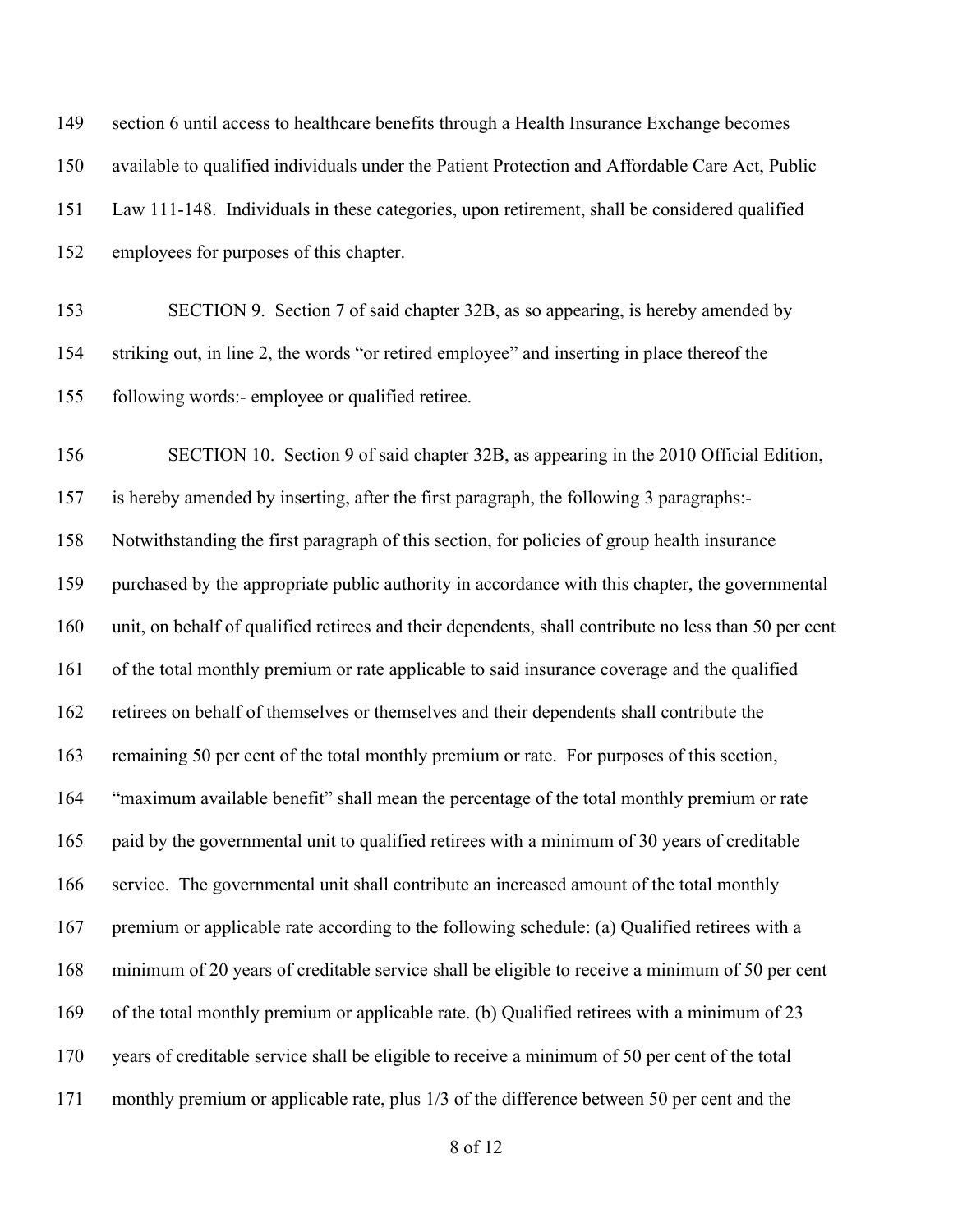maximum available benefit. (c) Qualified retirees with a minimum of 27 years of creditable service shall be eligible to receive a minimum of 50 per cent of the total monthly premium or applicable rate, plus 2/3 of the difference between 50 per cent and the maximum available benefit. (d) Individuals receiving an ordinary disability retirement under section 6 of chapter 32 who have received a minimum of 10 years of creditable service shall be eligible to receive a minimum of 50 per cent of the total monthly premium or applicable rate. (e) Qualified retirees who are not subject to the requirements of subparagraphs (1) and (2) of the definition of qualified retiree in section 2 shall be eligible to receive the maximum available benefit. An employee who retires after July 1, 2013 and is not a qualified retiree shall be eligible to receive 50 per cent of the total monthly premium or applicable rate if, by July 1, 2013, the employee: (i) is at least 50 years old and has completed 15 years of creditable service, or (ii) is at least 55 years old and has completed at least 10 years of creditable service. A governmental unit shall not reduce the percentage of its contribution to premiums of qualified retirees from the percentage contributed on January 1, 2013 before January 1, 2016, but the governmental unit may implement changes in contribution percentage adopted before January 1, 2013. Reductions in contribution percentage for qualified retirees made after January 1, 2016 shall not apply to individuals who retire before 188 the change in contribution percentage takes effect.

 SECTION 11. Section 9A of said chapter 32B, as so appearing, is hereby amended by striking out, in lines 7 and 12, the words "retired employee" and inserting in place thereof, in each instance, the following words:- qualified retiree.

192 SECTION 12. Said chapter 32B is hereby further amended by striking out section 9B, as so appearing, and inserting in place thereof the following section:- Section 9B. Upon the death of an employee or a qualified retiree, the surviving spouse may continue the group general or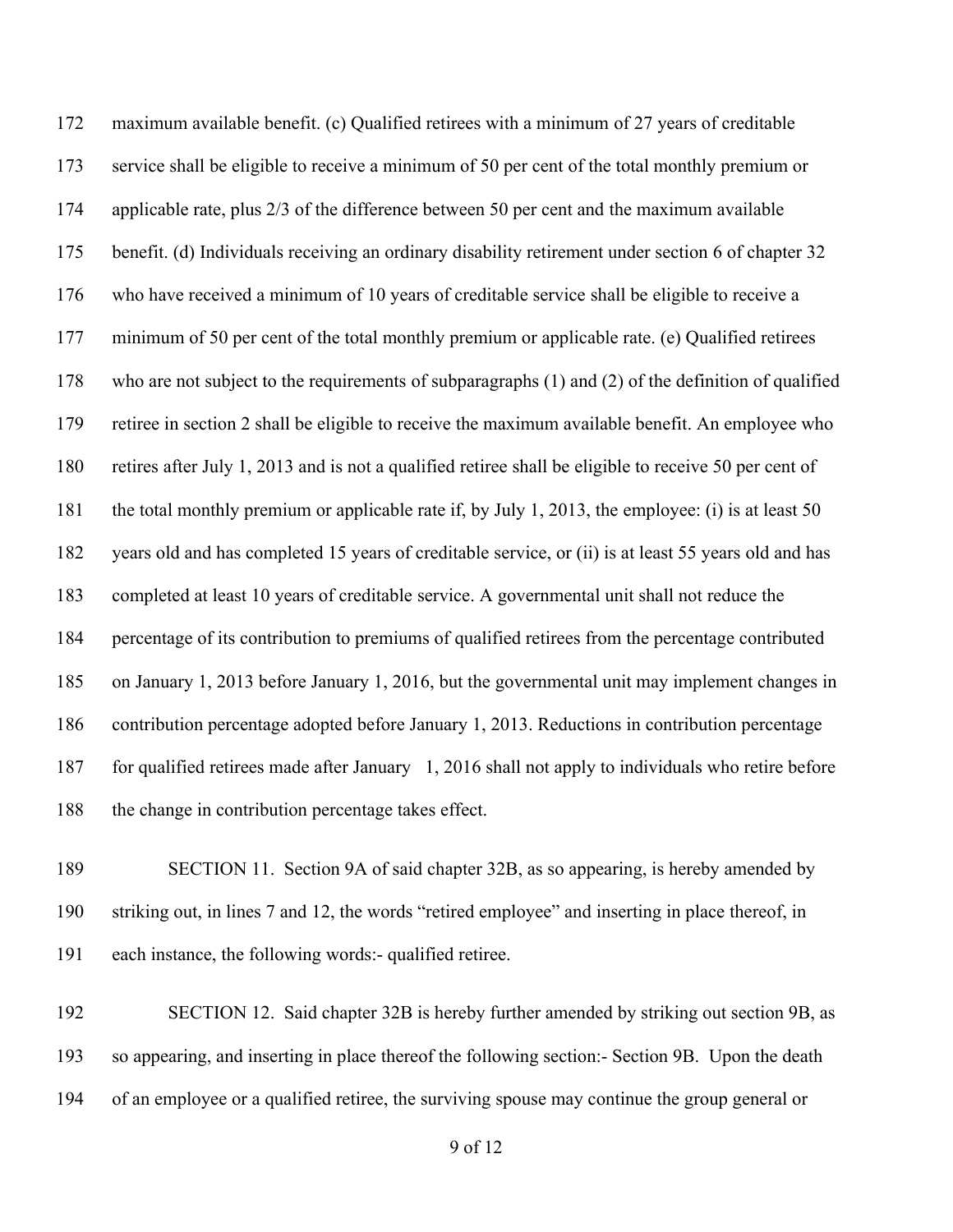blanket insurance coverage for himself or his dependents providing hospital, surgical, medical, dental and other health benefits, until the remarriage or death of the surviving spouse; provided, that application for this insurance coverage shall be filed with the appropriate public authority and a method for the payment of premiums shall be determined in accordance with its rules and regulations. For the surviving spouse of an employee or qualified retiree who dies after July 1, 200 2013, the governmental unit shall contribute not less than 50 per cent of the cost of the 201 premiums, and the surviving spouse shall pay the remaining cost. A surviving spouse who is enrolled in a governmental unit's insurance coverage on January 1, 2013 and is contributing a portion of the premium in excess of 50 per cent shall have the surviving spouse's share of the premium contribution reduced to no more than 50 per cent. A surviving spouse who is enrolled in a governmental unit's insurance coverage on January 1, 2013 and is contributing less than 50 per cent of the premium shall continue to contribute the same per cent of the premium.

 SECTION 13. Section 9C of said chapter 32B, as so appearing, is hereby amended by striking out the second paragraph and inserting in place thereof the following paragraph:- For the surviving spouse of an employee or qualified retiree who dies after July 1, 2013, the governmental unit shall contribute not less than 50 per cent of the cost of the premiums, and the surviving spouse shall pay the remaining cost. A surviving spouse who is enrolled in a governmental unit's insurance coverage on July 1, 2013 and is contributing a portion of the premium in excess of 50 per cent shall have the surviving spouse's share of the premium contribution reduced to no more than 50 per cent. A surviving spouse who is enrolled in a governmental unit's insurance coverage on July 1, 2013 and is contributing less than 50 per cent of the premium shall continue to contribute the same per cent of the premium.

SECTION 14. Section 9D of said chapter 32B is hereby repealed.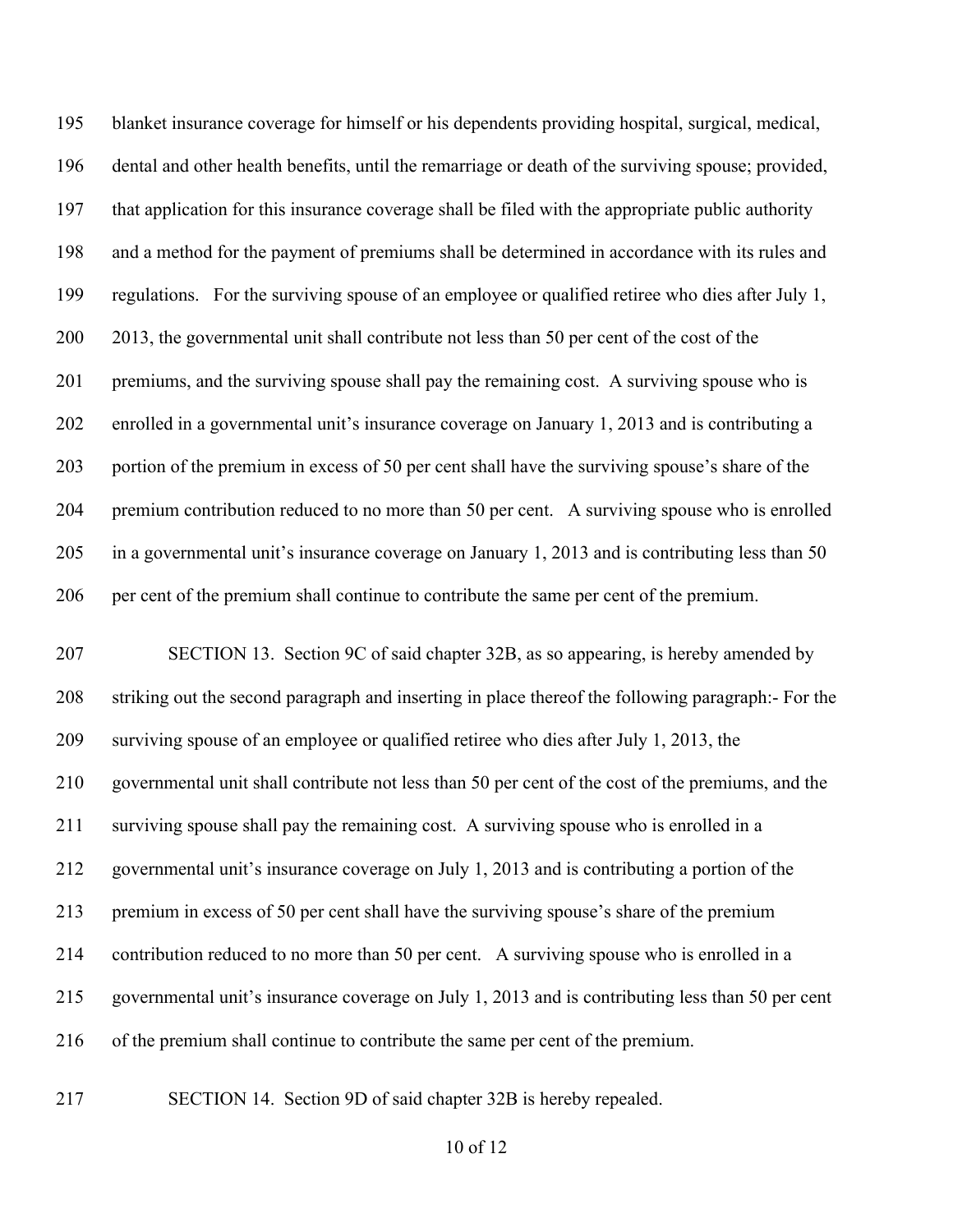| 218 | SECTION 15. Section 9D1/2 of said chapter 32B, as so appearing, is hereby amended by               |
|-----|----------------------------------------------------------------------------------------------------|
| 219 | striking out, in lines 11 to 12 and 22, the words "nine D" and inserting in place thereof, in each |
| 220 | instance, the following number:- 9B.                                                               |
| 221 | SECTION 16. Said section 9D1/2 of said chapter 32B, as so appearing, is hereby further             |
| 222 | amended by striking out, in lines 13 to 14, the words "or retired employee" and inserting in place |
| 223 | thereof the following words:- employee or qualified retiree.                                       |
| 224 | SECTION 17. Said section 9D1/2 of said chapter 32B, as so appearing, is hereby further             |
| 225 | amended by striking out, in line 20, the words "retired employee" and inserting in place thereof   |
| 226 | the following words:- qualified retiree.                                                           |
| 227 | SECTION 18. Section 9G of said chapter 32B, as so appearing, is hereby amended by                  |
| 228 | striking out the second paragraph and inserting in place thereof the following paragraph:- For the |
| 229 | surviving spouse of an employee or qualified retiree who dies after July 1, 2013, the              |
| 230 | governmental unit shall contribute not less than 50 per cent of the cost of the premiums, and the  |
| 231 | surviving spouse shall pay the remaining cost. A surviving spouse who is enrolled in a             |
| 232 | governmental unit's insurance coverage on January 1, 2013 and is contributing a portion of the     |
| 233 | premium in excess of 50 per cent shall have the surviving spouse's share of the premium            |
| 234 | contribution reduced to no more than 50 per cent. A surviving spouse who is enrolled in a          |
| 235 | governmental unit's insurance coverage on January 1, 2013 and is contributing less than 50 per     |
| 236 | cent of the premium shall continue to contribute the same per cent of the premium.                 |
| 237 | SECTION 19. Notwithstanding any general or special law to the contrary, an appropriate             |
| 238 | public authority that changes its contribution percentages to retiree group health care coverage   |
| 239 | under this act shall delay implementation of these changes as to those retirees whose contribution |
|     | 11 of 12                                                                                           |